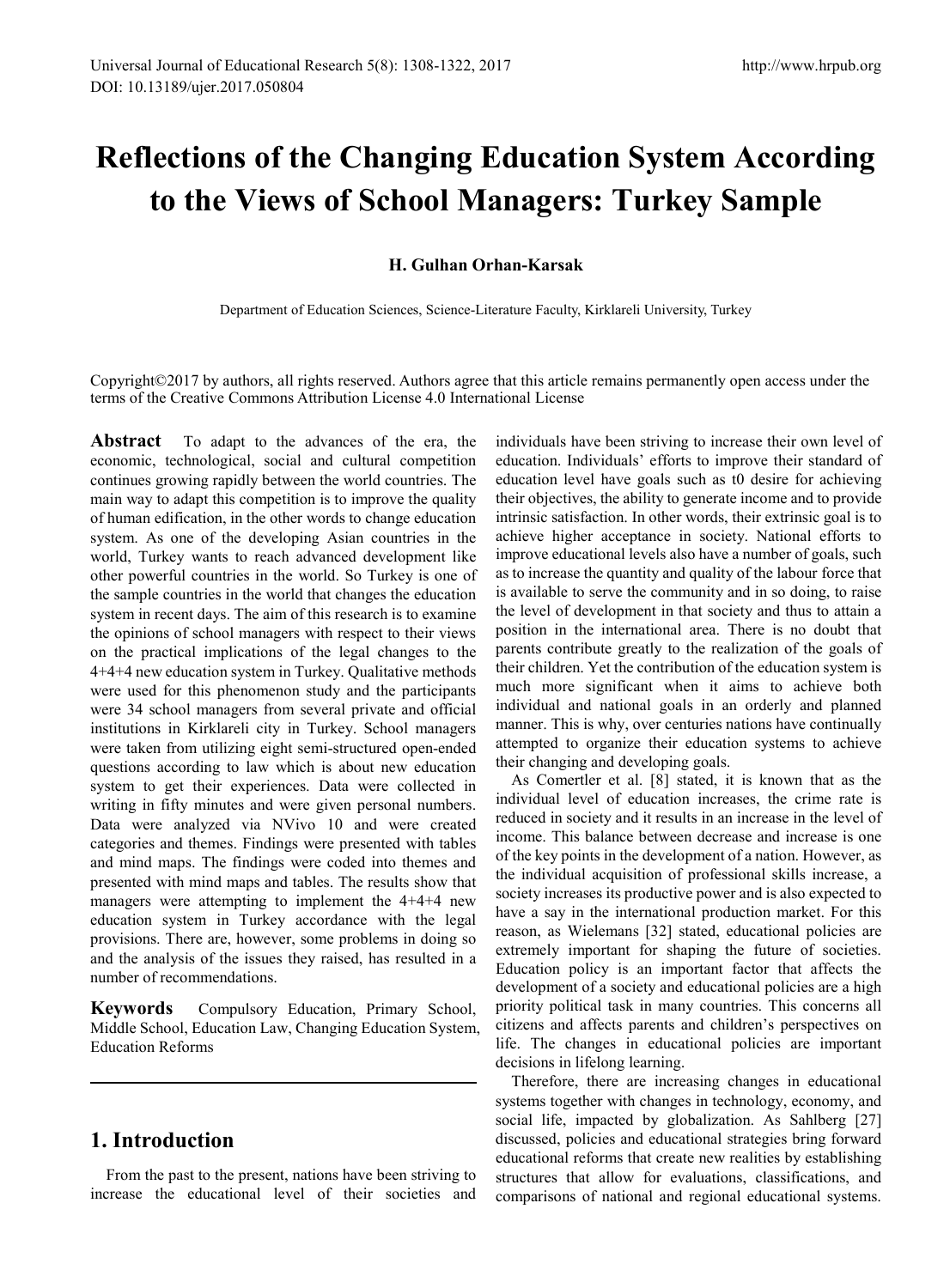Today, educational reforms in different countries have created synergetic educational policies due to unlimited information flow and information transfer. These policies have brought similar responsibilities, values and characteristic properties to educational systems. As Christensen et al. [7] discussed, in our global world, the purpose of schools is to improve the skills and capacities of students and to shape their manners by encouraging them to develop multiple perspectives and to think differently. In this regard, in order to increase development of communities and to train a much better qualified labor force for this purpose, the competition between countries to brıng educational systems forward still continues. For this purpose, as Torney-Purta et al. [31] discussed, many countries have found the solution to spread problems globally, such as increasing population, unemployment, migration, lingual and religious grouping, and tendency of violence, in modernizing and improving their educational systems.

Another factor that supports brıngıng educational systems forward is developing technology. Simply putting new technologies in front of students does not encourage learning tasks. Many countries have been reviewing and modernizing their systems through new projects in order to unify education technologies with educational programs that fit student characteristics [28].

At the same time, another factor that affects the need for change and modernization of educational systems is economic growth. Quality education not only increases average income and productivity, but also lowers the possibility of social problems appearing that may be harmful for economic growth. In this context, the race for development between countries also speeds up educational modernization. Many widespread educational reforms are being put in place in order to immediately increase labor productivity and support economic growth through expanding and improving education. Thus, with the changing educational systems, the aim is to continue the economic race by bringing higher quality knowledge and abilities in order to achieve economic development demanded by our age. Accordingly, in order to support their economic growth, countries of today need a flexible educational system that contains a strong communication network, that is creative enough to allow deep collaborations and sharing opinions freely, that can take risks without fear [27].

Modern globalization process speeds up changes in educational policies and consequent applications of scientific, social, political and cultural changes as well as economic and technological growth. This situation demands education practitioners and policy makers to take competition plans of global power, new global trends, personal and social needs of students into account while establishing educational systems  $[17]$ .

In summary, in order to be able to adapt to changes brought by globalization, the aim is to define and shape the character and qualifications of the new generation through educational systems. However, in many countries, the ability of today's schools to provide an education that can satisfy the needs of the future generations has been in question. The awareness that the level of education given in schools is no longer suitable to the requirements of our age has been increasing. Countries that realize this situation and face these realities resort to making new regulations in their system of education [3].

In this context, France, in 2015, has decided to lighten the heavy language program in schools by lowering the Latin and antique Greek courses for middle school students aged 11-15, and aimed to enrich classic culture and by doing so lower the gap between students in regions of lower and higher economic strength. By correlating student performance with socio-economic levels of the families, it has been detected that kids coming from immigrant families often drop out of school. Therefore, changes in the system have been considered in order to provide an education better suited to immigrant students. In addition, establishing wider play areas and interdisciplinary modules that will be organized by the teachers has been aimed [13].

Similarly, in Spain, innovations in the educational system have been made in 2013 for middle school students, due to high failure and dropout rates, low profile technical education, lack of external assessment and low levels of school autonomy. These innovations can be listed as, increasing the impact of school principals to increase autonomy in schools; introducing 6-10 year olds to external assessment before middle school to increase success, and to share these assessment results with the families and schools to provide information; simplifying and making education more flexible by putting more emphasis into information and communication technologies, foreign languages and instrumental proficiencies [6].

In Poland, a country that has one of the best educational systems according to 2012 OECD data, instead of 8 years of primary education followed by 4 years of middle school or 3 years of technical training, 6+3+3 model has been introduced in the 1999 educational reform, which consists of 6 years of primary school followed by a 3 year gymnasium with theoretical and scientific classes, and another 3 years of specialized education (specialized lyceum) or 2 years of technical education. General examinations have been put into place after primary school and gymnasium. With the system changes, innovations in school boards and inspection methods, educational methods and core curriculum, assessment and examination system, and school financing have been planned and an increase in teacher salaries through identifying teacher proficiencies required for the new system has been aimed [18].

In Finland, which is another country that is highly spoken of its success in education, several innovations have been considered as part of the government's structural policy program and after seeing a decrease in the latest PISA scores. It has been decided that the school hours and the purpose of high middle school classes be restructured, a core program to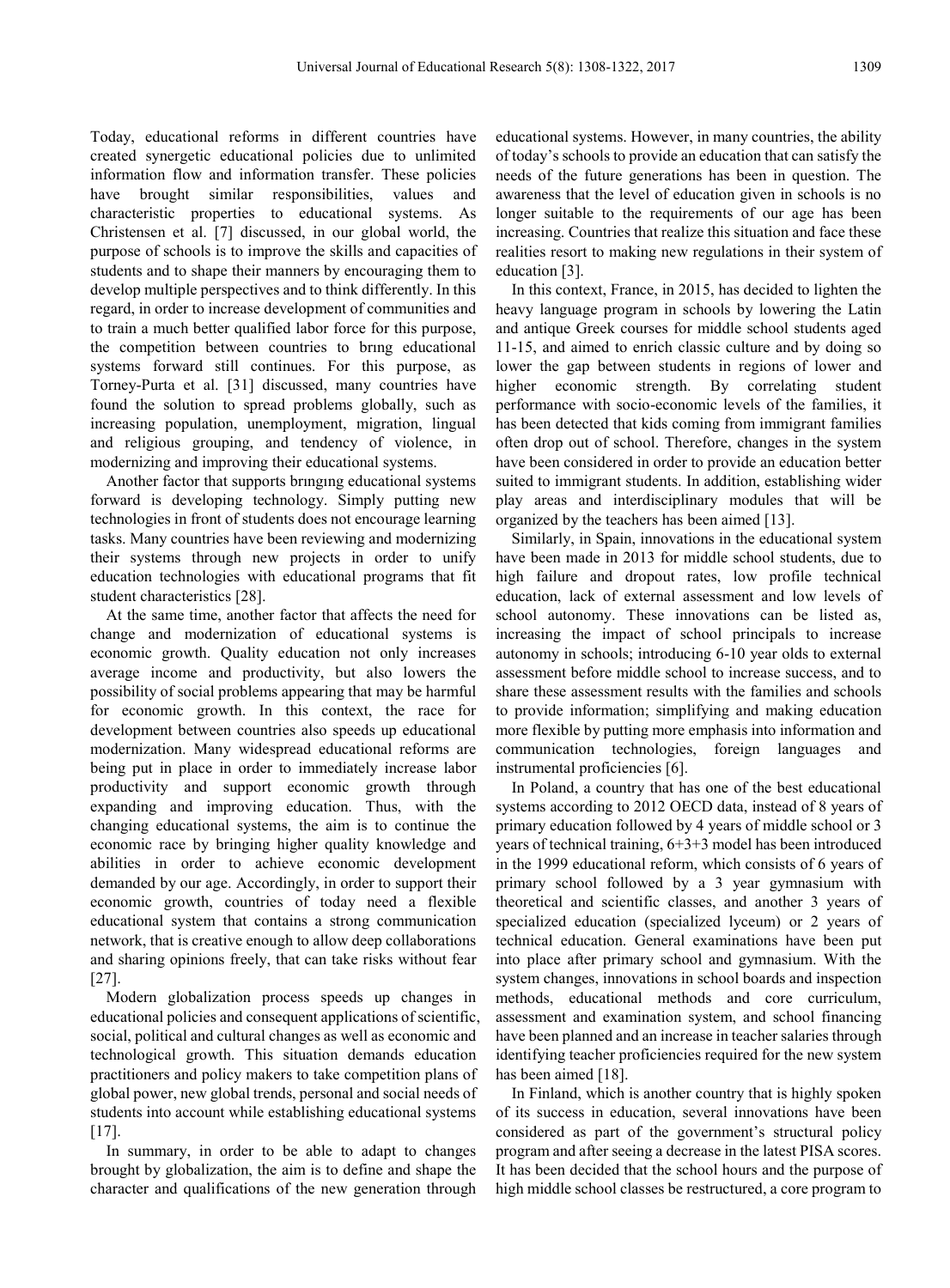be prepared, and all regional programs to be reorganized by putting the core program at the center and these programs to be put into effect as August 2016. With this program, the aim is to improve educational methods and make them more interactive and centered around students, to organize more advanced studies to increase student proficiencies and to differentiate the use of educational environments. Again, planned to go into effect in 2016, it has been decided that financing for middle school and technical education to be restructured, competencies in technical education to be reorganize and free adult education institutions to be formed. In addition, it has been decided in August 2016 that the prices for early childhood education will be based on the income level and the size of the family, the prices taken from families with lower levels of income will be reduced. On the other hand, the prices taken from families with higher levels of income will be increased. With the LUMA program, which is tailored for the scientific education and will run through 2019, the goal is to motivate and inspire students to take science and maths education by employing the latest methods and activities used in science and technology education. In addition, with this program, lifelong learning and improving research-based educational proficiencies of teachers working between early childhood and universities will be supported [15].

In addition to the aforementioned innovations in Europe, Bologna innovations have been made in order to restructure higher education. These innovations have provided opportunities to students in European universities in pursuing studies that require more effort and to finish their studies faster, studying with integrating different disciplines, switching to a different program when they are unhappy in an undergraduate program, and therefore created a healthy competition between many short undergraduate programs. It has been contemplated that these innovations will encourage universities in Europe to compete with higher education systems in UK, US, Canada, Australia, New Zealand, India, Pakistan, and other Asian and Latin American countries [26][10].

When we look at Asia, for example in Japan, plans have been made to change basic educational laws, to administer academic ability surveys nationwide and to improve academic talent by taking necessary precautions, to modernize teacher proficiencies by establishing professional institutions and thereby improving teacher quality. In addition, innovations in providing funds for mandatory educational costs from the national treasury have been made and it has been decided that the national government will support the educational costs of local governments [23].

In Turkey, whıch ıs a country acting as a bridge between Asia and Europe, innovations in education are being made since 1924 in order to reach a higher quality education system. Another purpose of these innovations is to increase schooling, which is lower compared to developed countries stated above. Analysis of the schooling rates in Turkey for the 2011–2012 academic year show 30.87% in the age range

of 3 to 5, 44.04% in the age range of 4 to 5, 55.69% in the age range of 5, 98.67% in primary education, 67.37% in middle education and 35.51% in higher education [20]. When examining the total schooling rates of countries within European Union, which, as early as 2001, was aiming to reach an ideal cultural and social environment, [32], it can be seen that 73% of the population under the age of 4, 99% of the population between the ages of 5 and 14, and 82.1% of the population between the ages of 15 and 19 had been schooled. One of criterions that Turkey is expected to fulfil in the process of adaptation to European Union is to increase the schooling rate [4]. With objective of national, individual and EU harmonisation, Law No 6287 — named the "4+4+4 Law", — was adopted by Grand National Assembly of Turkey National Education, Culture, Youth and Sports Commission on 11 March 2012 (published on 11 April 2012) and came into force in 2012 [29].

As indicated in other researches ([11], [14] [21]), from the initial implementation of the law right up until today, public opinions has been concerned with a number of issues, such as primary school starting age, elective courses, use of common areas by different formal education levels, the 4+4+4 arrangement of formal education levels, teachers' non-preparedness for the system, the transition to higher education, vocational orientation, and Fatih project. Fatih project in education system of Turkey was initiated to provide equal opportunity in education and training and to enable the use of information technology tools in lessons that will appeal to more sensory organs in the learning-teaching process in order to improve the technology in our schools. The scope of this project is as follows: Increasing the added value of domestic production, previously able to produce products without domestic production, can be made of new technology and research and development activities for products, all schools will place their classrooms, information technology hardware, software, network infrastructure and Internet access capability, e-content, teachers and students will be given an e-book, tablet computer with our country to create a business environment to stimulate the domestic production of domestic firms, the development of young entrepreneurial spirit. Fatih project aims to develop 21st century skills such as the use of technology, effective communication, analytical thinking and problem solving [28].

With this system, the compulsory education system which is applied as  $5 + 3$  continuous 8 years has been started to be applied intermittently as  $4 + 4 + 4$  and the first 4 years as primary school, the second 4 years as middle school and the third 4 years as high school were organized [19]. The positive and negative aspects of the system were detected in different researches. For example in the study conducted by Demir, Dogan and Pinar (2013), after the separation of elementary school and middle school, they point out that they have survived disciplinary problems due to the coexistence of different age groups before the new system. In addition, Epcacan (2014) expressed in his research findings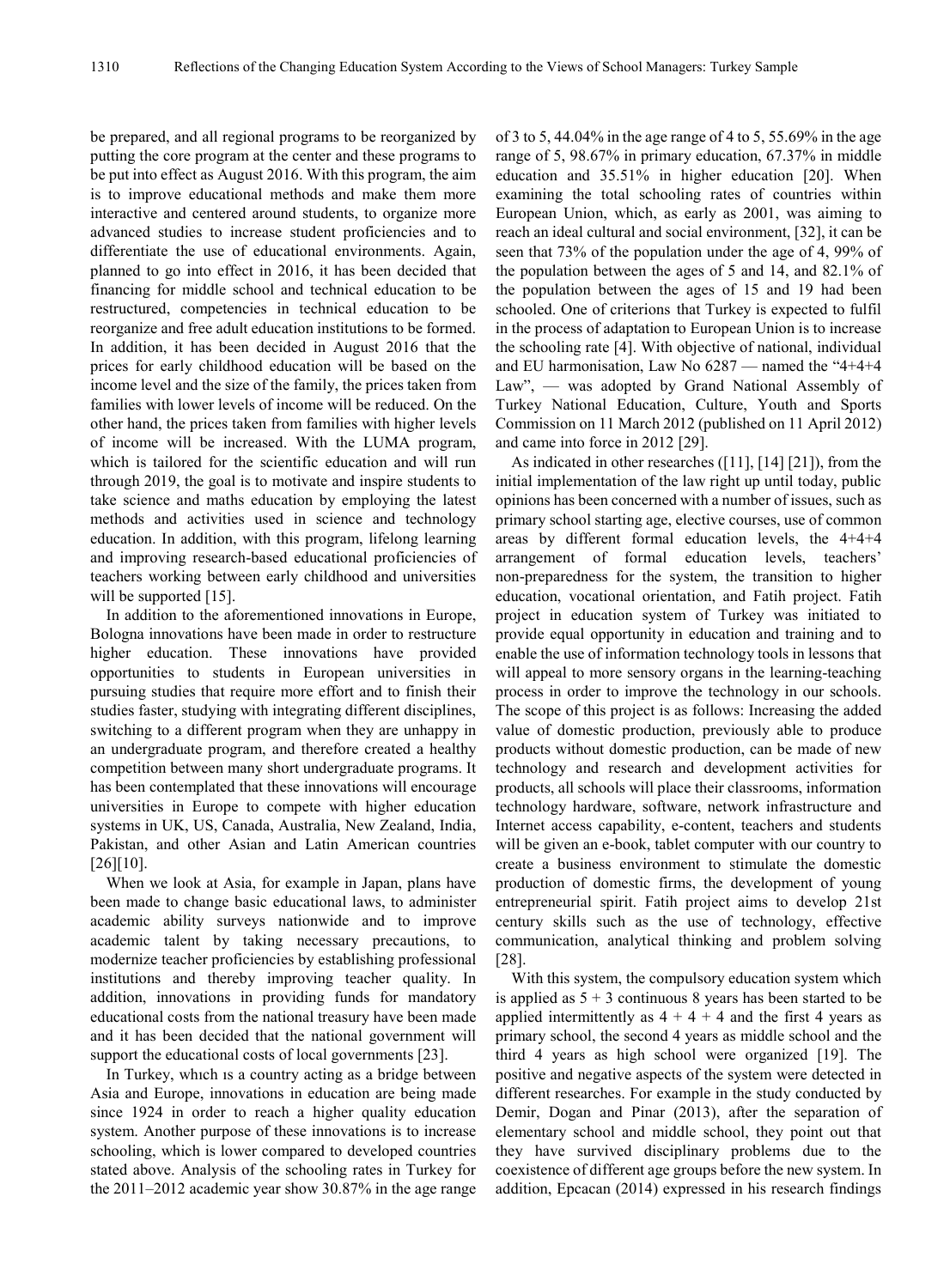that, after the separated teaching levels, the students felt more secure in the same age groups, the teachers communicated more easily with students and the parents believed that their children are in a safer school environment. As opposed to this positive side, as indicated in Demir's (2013) research, the field teachers such as science and social sciences stated that when they entered the 5th grade classes, they had problems in reaching the students' levels and understanding the 5th grade curriculum compared to the class teachers who were entering the classes before the system. Additionally in Aykac and et al.'s (2014) research, the participants have expressed separated teaching stages and the field teachers who began to enter the courses in  $5<sup>th</sup>$  grade as the strengths of the  $4 + 4 + 4$  education system. However, the participants have been described in terms of the system's weaknesses in multiple weaker directions. The most emphasized aspects of the weaknesses were the lack of readiness levels of the pupils, the lack of school buildings, the imposition of obedience, top-down and ideological application, the late start of reading and writing, the increase of course load in the 5th grade, the removal of pre-school education from compulsory education. Also half of the teachers who had participated to the stated research had problems in practice and negative attitudes to the new education system. Furthermore, as indicated in Dogan, Ugurlu and Demir's (2014) research, the participants pointed out that religious elective courses which were organized with the new system provided students with moral development and gave students the ability to control their behaviors and that the management of a school of students who could control their behavior is an advantage for managers. Besides that some findings of the different researches are about Fatih project. As indicated in Pamuk and et al.'s (2013) research, it is found out that providing tablets to the teachers and students with a limited use of internet inside the school and a lack of internet connection outside the school diminishes the interest towards the use of tablets. As participants reported, in-service teacher training programs specifically organized for this project were not effective as much as expected. Opposite of these findings the participants expressed the positive outcomes of the project was the increase of communication and collaboration between teachers and students.

In this regard, given that school managers are in continuous interaction with students, parents, teachers, auxiliary staff and other executives in the school environment and can best sense the pulse of that environment, it is important to gain their opinions regarding the implementation process of the 4+4+4 education system in order to recommend proposals that might increase the efficiency of the system. Within this context, the aim of this study was to determine the positive and negative effects of the 4+4+4 law from the perspectives of school managers in the different educational levels. According to this aim, the research questions are as below.

What are school managers' opinions about primary school

starting age?

What are school managers' opinions about separating elementary schools into primary and middle schools?

What are school managers' opinions about the regulation of compulsory education?

What are school managers' opinions about gradual transition to compulsory education?

What are school managers' opinions about the diversification of middle schools so as to appeal to different area of occupation?

What are school managers' opinions about teaching elective courses at Middle Schools?

What are school managers' opinions about higher education and university education entrance and placement?

What are school managers' opinions about the Fatih (Movement of Enhancing Opportunities and Improving Technology) Project?

## **2. Method**

Phenomenology studies are accomplished in order to define the common meaning of the experiences of a few people related to a phenomenon or a concept [9]. In this regard, because of exploring the experiences of the school managers on the components of new education system in Turkey such as compulsory education, elective courses, integration courses with technology, entrance of higher education, etc. Therefore in this phenomenon study to fathom of these experiences of school managers was intended. The phenomenon study has been selected in order to investigate what, why and how are the similarities and differences between the experiences and in the experiences of every school manager. Wherefore the researcher gives lectures, Kirklareli which is one of the city of Turkey, has been selected. Therefore in this study purposeful sampling was used. This sampling method was followed in order to meet certain predetermined criteria [33]. In this regard the opinions of the school managers were taken from utilizing eight semi structured open-ended questions according to law which is about new education system. Data were collected in writing in fifty minutes and were given personal numbers. Data were analyzed via NVivo 10 and have been created categories and themes. The categories and themes obtained by the analysis were then prepared in the form of tables and logical and hierarchical mind maps, each with its own phenomenon, with using the inspiration 9.2 programme. In addition, discrimination has been tried to be reflected in understanding the phenomenon. Finally, participants' perceptions of the topic were interpreted.

For the internal validity of the study, the processes of collecting, analyzing and interpreting the data are consistent. The research reflects the social realities of the participants who have been involved in the study. Links between the categories has been intensified to increase the internal validity of the study. For the external validity of the study,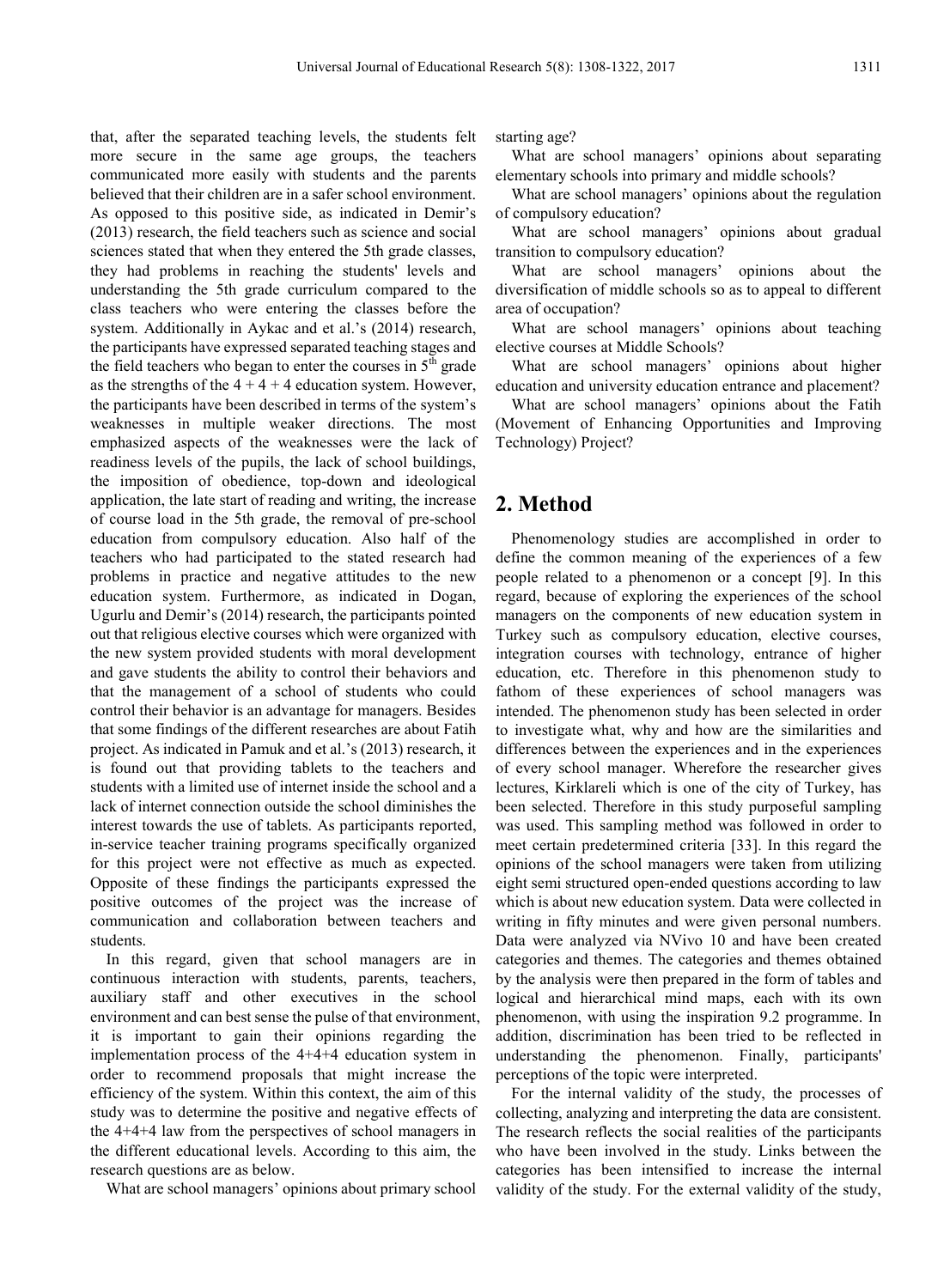the data sources of the research, the collection of the data and the analysis of the data have been explained. The results of this research are generalizable to similar environments and situations. The data obtained for the internal reliability of the study have been presented to the reader without comment. For the external reliability of the study, the characteristics of the participants, who were the data source of the research, has been clearly presented. Only open identities have not been included. The conceptual framework which has been used in the analysis of the obtained data has been defined. Data collection and analysis processes have been explained.

## **3. Participants**

A total of 34 school principals were identified with purposeful sampling and included in the study: 12 from primary schools, 9 from middle schools, 6 from elementary schools, 6 from high schools and 1 from an unspecified-institution. This sampling method was followed in order to meet certain predetermined criteria [33]. Easy accessibility is paid attention as criteria.

The personal characteristics of the participants are presented in Table 1.

| Variables Features | Frequency (f) Percentage (%)          |                         |       |  |
|--------------------|---------------------------------------|-------------------------|-------|--|
| Sex                | Male                                  | 29                      | 85.29 |  |
|                    | Female                                | 5                       | 14.71 |  |
| Length of service  | $1 - 5$                               | $\boldsymbol{0}$        | 0.00  |  |
|                    | $6 - 10$                              | $\mathbf{1}$            | 2.94  |  |
|                    | $11 - 15$                             | 6                       | 17.24 |  |
|                    | $16 - 20$                             | 12                      | 35.29 |  |
|                    | $21-25$                               | $\boldsymbol{6}$        | 17.64 |  |
|                    | 26 and above                          | 9                       | 26.46 |  |
| Institution        | Primary school                        | 12                      | 35.29 |  |
|                    | Middle School                         | $\overline{9}$          | 26.47 |  |
|                    | Elementary school                     | 6                       | 17.64 |  |
|                    | High school                           | $\boldsymbol{6}$        | 17.64 |  |
|                    | Unspecified                           | $\mathbf{1}$            | 2.94  |  |
| Field              | School teaching                       | 16                      | 47.05 |  |
|                    | Information technologies              | $\,1$                   | 2.94  |  |
|                    | Elementary mathematics                | $\mathbf{1}$            | 2.94  |  |
|                    | Religious culture and moral knowledge | 3                       | 8.82  |  |
|                    | Social studies                        | $\overline{\mathbf{4}}$ | 11.76 |  |
|                    | Mathematics                           | $\boldsymbol{2}$        | 5.88  |  |
|                    | Turkish                               | $\,1$                   | 2.94  |  |
|                    | Physical education                    | $\mathbf{1}$            | 2.94  |  |
|                    | Science and technology                | $\mathbf{1}$            | 2.94  |  |
|                    | History                               | $\mathbf{1}$            | 2.94  |  |
|                    | Turkish language and literature       | $\mathbf{1}$            | 2.94  |  |
|                    | Unspecified                           | $\overline{c}$          | 5.88  |  |
| Marital status     | Married                               | 33                      | 97.06 |  |
|                    | Single                                | $\boldsymbol{0}$        | 0.00  |  |
|                    | Separated                             | $\mathbf{1}$            | 2.94  |  |
| Number of children | One                                   | $\,$ 8 $\,$             | 23.53 |  |
|                    | Two                                   | 21                      | 61.77 |  |

**Table 1.** Personal characteristics of school managers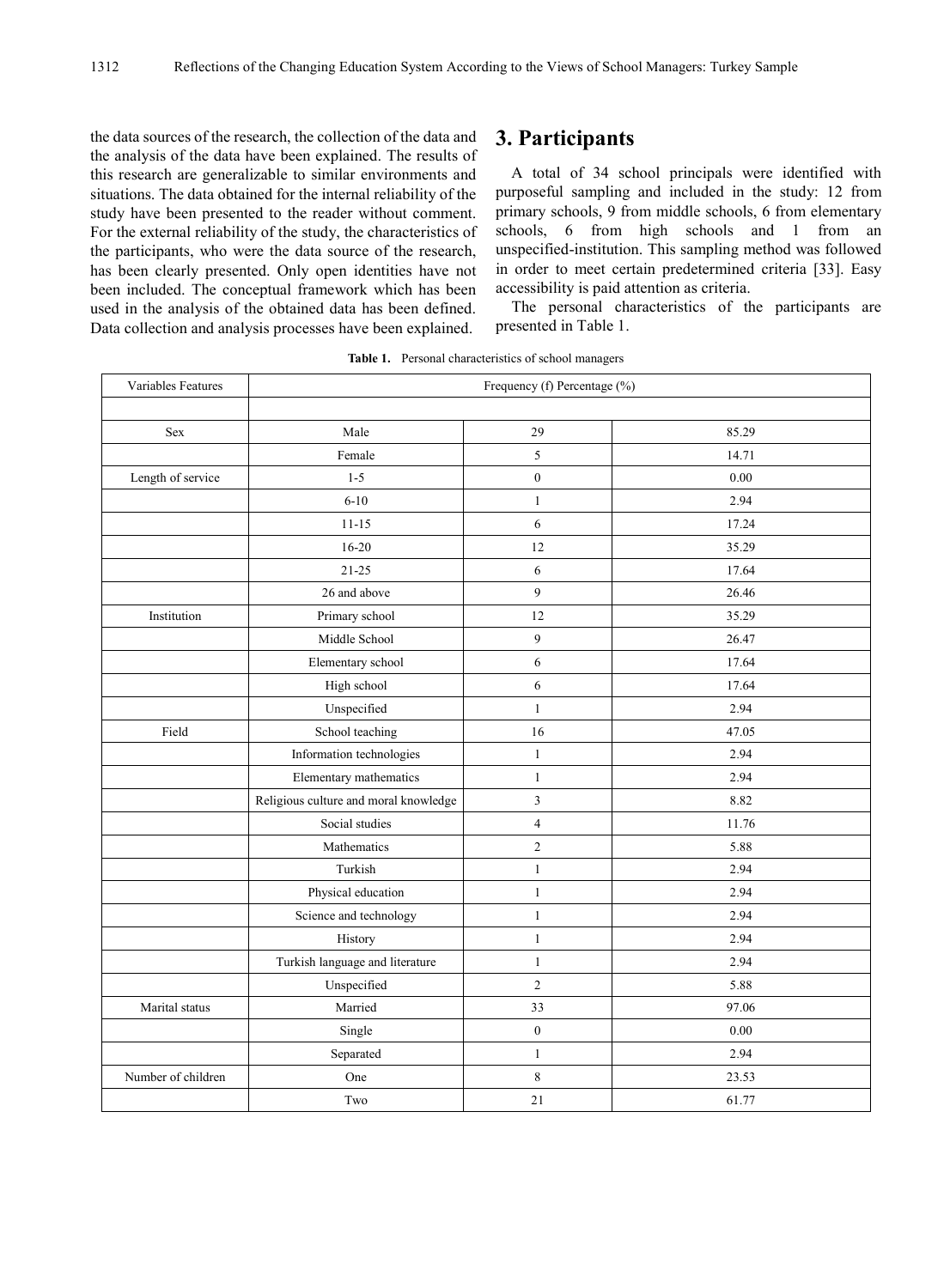As shown in Table 1, 85.29% of the school principals who participated in the study were male and 14.71% were female. With respect to years of service, 2.94% had 6 to 10 years, 17.64% had 11 to 15 years of service, 35.29% had 16 to 20 years of service and 17.64% had 21 to 25 years of service. In terms of school, 35.29% worked in primary schools, 26.47% worked in middle schools, 17.64% worked in elementary schools, 17.64% worked in high schools and 2.94% did not specify the institution in which they worked. Most of them worked in classroom teaching -47.05% - and the others worked in different areas. A great majority of them were married -97.06% - and most of them had two children, - 61.77% -.

The categories and themes generated from the data obtained from the participants in the specified feature are presented in Table 2.

**Table 2.** Categories and themes

| * primary school starting age                                                |
|------------------------------------------------------------------------------|
| - suitability for primary school starting age.                               |
| - recommendations for primary school starting age                            |
| * separating elementary schools into primary and middle schools              |
| * the regulation of compulsory education                                     |
| * gradual transition to compulsory education                                 |
| * the diversification of middle schools so as to appeal to different area of |
| occupation                                                                   |
| * teaching elective courses at middle schools                                |
| - difficulties of elective courses                                           |
| . problems about elective courses                                            |
| . problems of instructional program                                          |
| teacher problems                                                             |
| . student problems                                                           |
| . problems about material and classroom                                      |
| - recommendations about elective courses                                     |
| * difficulties of higher education entrance and placement                    |
| reflections of Fatih (Movement of Enhancing Opportunities and                |
| Improving Technology) Project                                                |

# **4. Findings**

#### **4.1. Opinions about Primary School Starting Age**

By law, compulsory primary education covers children between the ages of 6 and 13 years and it should begin at the end of September in the year when the child reaches 5 years age. As shown in Table 3, 20.59% of participants thought that the starting age for primary school as stated in the law was suitable, 67.65% thought it was not suitable and 4% had no opinion.

**Table 3.** School managers' opinions regarding suitability for primary school starting age

| Opinions                       |  |    | $\frac{0}{0}$ |
|--------------------------------|--|----|---------------|
| Primary school starting age is |  |    | 20.59         |
| suitable.                      |  |    |               |
| Primary school starting age is |  | 23 | 67.65         |
| not suitable.                  |  |    |               |
| Impartial                      |  |    | 11.76         |

**Table 4.** School managers' recommendations for primary school starting age

| Opinions                                                               |    | $\frac{0}{0}$ |
|------------------------------------------------------------------------|----|---------------|
| 60 months old and older<br>children should enroll in<br>primary school |    | 20.59         |
| 72 months old and older<br>children should enroll in<br>primary school | 23 | 67.65         |
| Impartial                                                              |    | 11.76         |

As shown in Table 4, 20.59% of the school managers stated that children of 60 months and older should enroll in primary school, 67.65% stated that children should be aged 72 months and older when starting primary school, and 4% had no opinion.

These findings show that the majority of managers disapprove of the current primary school starting age. Focusing on the fact that families have different levels of income and students are at different levels of physical development, the manager coded as  $Y_1$ stated that, "Turkey is a country with a wide geography and composed of people with very different income levels. So each student may differ in completing their physical development. In this context, it would be more beneficial for children to start school when they are 72 month old" In a similar manner, emphasizing that children who are 60 months old should begin preschool education because of developmental differences,  $Y_{31}$  said that "children should enroll in preschool education and that due importance should be given to widespread preschool education." One participant,  $Y_{22}$  expressed the opinion that "it would not be positive to move the compulsory primary education age to an earlier time because children would have to start school without completing their normal development. Instead of this, it seems to me that preschool education should be mandatory". This manager supported the view that children in this age group should continue with preschool education.

Managers  $Y_{16}$  and  $Y_{33}$  pointed to the difficulties experienced in the process of implementation a new school starting age. The manager coded as  $Y_{16}$  expressed the view that "difficulties have been experienced in reducing the compulsory primary school age. Difficulties have also been experienced in the education of children who started school in the first year of its implementation. It would be appropriate for 72 month old children to enroll in the first classes". In a similar vein,  $Y_{33}$  stated that "a better achievement is gained when primary school children start their first class at the age of 72 months. Classroom teachers now complain about difference in children who start school when they have reached 66-months of age. The five to six month age difference results in the creation of different groups levels in the classes. They have experienced difficulties in the implementation process. The parents want their children to attend the first class when they reach 66 months of age". Regarding this situation,  $Y_{32}$  expressed the opinion that "70–72 months old children should attend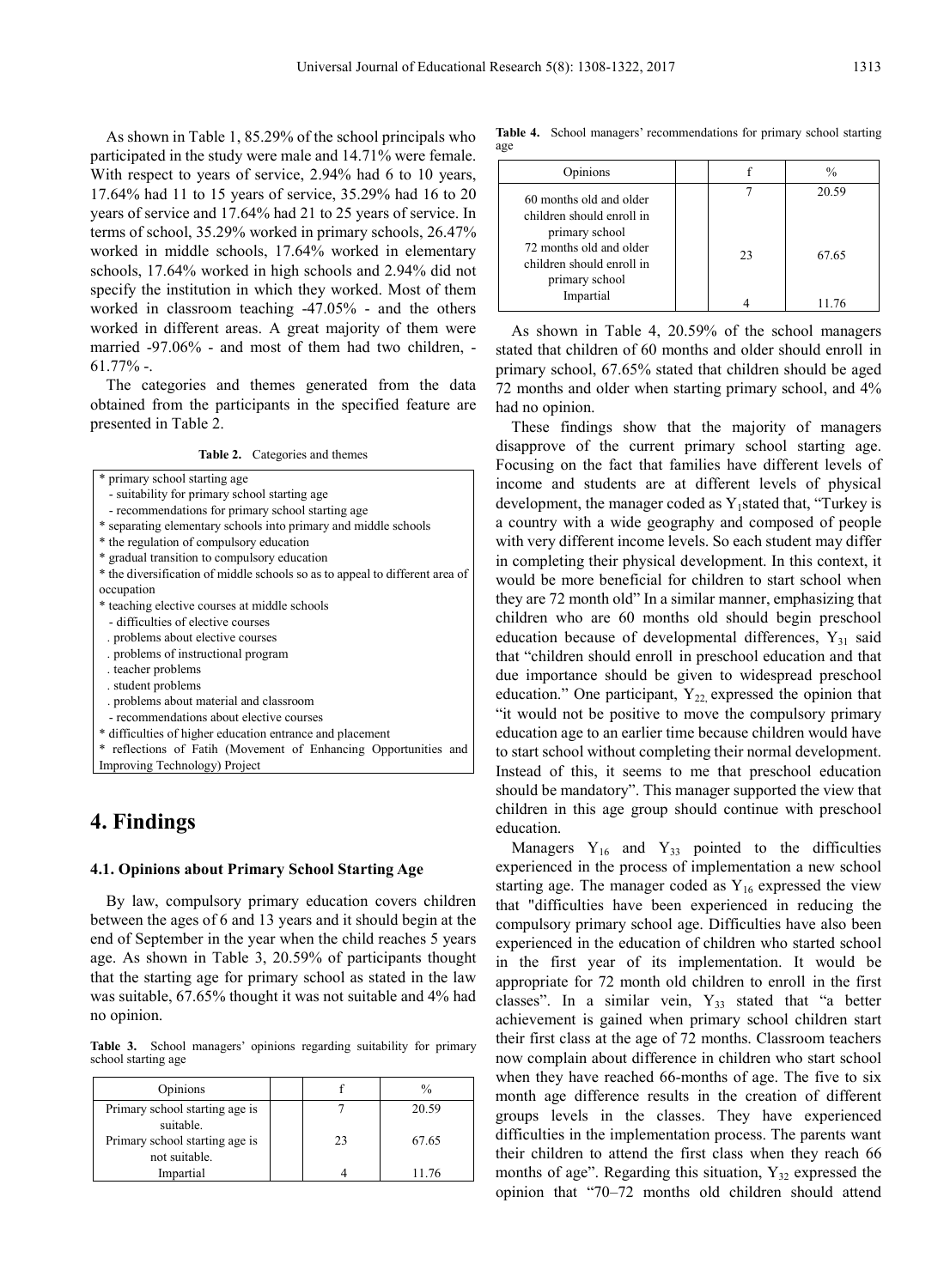depending on their parents' request. Children under the age of 66 months should not start primary school even though their parents want them to enroll in the school".

#### **4.2. Opinions about Separating Elementary Schools into Primary and Middle Schools**

**Table 5.** School managers' opinions about dividing elementary schools into primary school and middle school

| Opinions                     |    | $\frac{0}{0}$ |  |
|------------------------------|----|---------------|--|
| Elementary schools should    | 20 | 58.82         |  |
| separate into primary school |    |               |  |
| and middle school.           |    |               |  |
| Elementary schools should    |    | 2.94          |  |
| not divide into primary      |    |               |  |
| school and middle school.    |    |               |  |
| Impartial                    | 13 | 38.24         |  |

As shown in Table 5, 58.82% of the school managers stated that primary and middle schools should provide education in separate buildings, whereas 2.94% stated that primary and middle schools should provide education in the same building. A further 38.24% had no opinion on the matter. The majority of managers indicated that primary and middle institutions must be established in separate buildings. With regard to this situation,  $Y_1$ ,  $Y_4$  and  $Y_{32}$  focused on the age and maturity level of primary and middle school students.  $Y_1$  stated that "educational units should never exist together. Students at different age and maturity levels must absolutely not use the same physical space". Additionally, touching on the other problems — especially toileting problems — of students of different ages using the same area,  $Y_2$  and  $Y_{32}$  had a similar opinion and  $Y_{32}$  expressed the opinion that "an adolescence student and a primary school age student should never use the same toilet. This was wrong. So many secret and unveiled problems had lived. For example, molestation. Therefore, students of different age groups should be educated in separate buildings. A separate building and play garden should be provided even if it consists of only one room. Transformation must definitely achieve without giving as any pretext."

Voicing the concern that primary and middle schools provide education in the same building,  $Y_2$  expressed the opinion that "the problem of absenteeism in primary and middle sectors paved the way for indiscipline. Divesting of teacher's right to mark in the primary schools causes students to get further away from the course seriousness. If what it was thought might come to realize, it was a good project but project waned due to shortage of classrooms, too much changing regulations and passivation of teacher. Retaining the 4+4 system in the same building may cause deviation from the objective". Similarly,  $Y_{16}$  offered the opinion that "the buildings and gardens of town and village schools that have their primary and middle schools in the same building should separate".

In addition,  $Y_{12}$  expressed the opinion that "the most important negative aspect of the system is that primary and middle school students influence each other negatively.

Therefore, I find it proper to separate the buildings from each other. I have the opinion that transformation is more likely to occur once a suitable physical environment has been provided".

#### **4.3. Opinions about the Regulation of Compulsory Education**

**Table 6.** Regulation of compulsory education

| Opinions                          |    | $\frac{0}{0}$ |
|-----------------------------------|----|---------------|
| Primary, middle and elementary    | 8  | 23.52         |
| schools should arrange as $4+4+4$ |    |               |
| Primary, middle and elementary    | 14 | 41.18         |
| schools should arrange as $5+3+4$ |    |               |
| Primary and middle schools        |    | 14.71         |
| should arrange as $5+3$           |    |               |
| Parents' opinions should be take  |    | 2.94          |
| into account                      |    |               |
| Impartial                         |    | 17.65         |

As shown in Table 6, with respect to the regulation of compulsory education, 23.52% of the school managers stated that the periods of primary, middle and elementary schooling should be arrange as 4+4+4, 41.18% stated that period of primary, middle and elementary schooling should be extended to 12 years of compulsory education as 5+3+4, 14.71% also believed that the period should be extended to 12 years of compulsory education but using a 5+3 formula and 2.94% stated that parents' opinions should take into account in the arrangement of compulsory education. The remaining 17.65% of managers had no opinion on the matter.

The majority of managers stated that compulsory education should be for a period of 12 years regulated in 5+3+4 system. For example, in the opinion of manager  $Y_3$ , "5th class students have congruence problems with field teacher. Attention should be paid to the age of abstract thinking. Compulsory education should be 5+3+4, with one year of preschool". Likewise,  $Y_{10}$  stated that "Current" curriculum forces children to move from the fourth grade to fifth grade. It would be better if the transition takes place within the changes of curriculum. The content of the curriculum should be simplified for these students. In this context, if education system will be reformed as 5+3+4, this might be better". Similarly,  $Y_{23}$  offered the view that the "education system should be 5+3+4. Fifth grade students fail to adapt to middle school". Again,  $Y_{33}$  held the opinion that "primary-middle-high schools should continue to educate in the form of  $5+3+4$ . A rapid transition to a  $4+4+4$  system occurred without creating the necessary infrastructure and teaching staff and without developing courses and curricular. Students are not ready for the fifth grade as middle school students".

As one of the managers who stated that the compulsory education system should be arranged across 12 years in the form of  $4+4+4$ ,  $Y_{19}$  offered the opinion. "I deem it suitable to provide academic weight training in the current situation during the second four years. So, the number of course hours in European Union countries and the number of course hours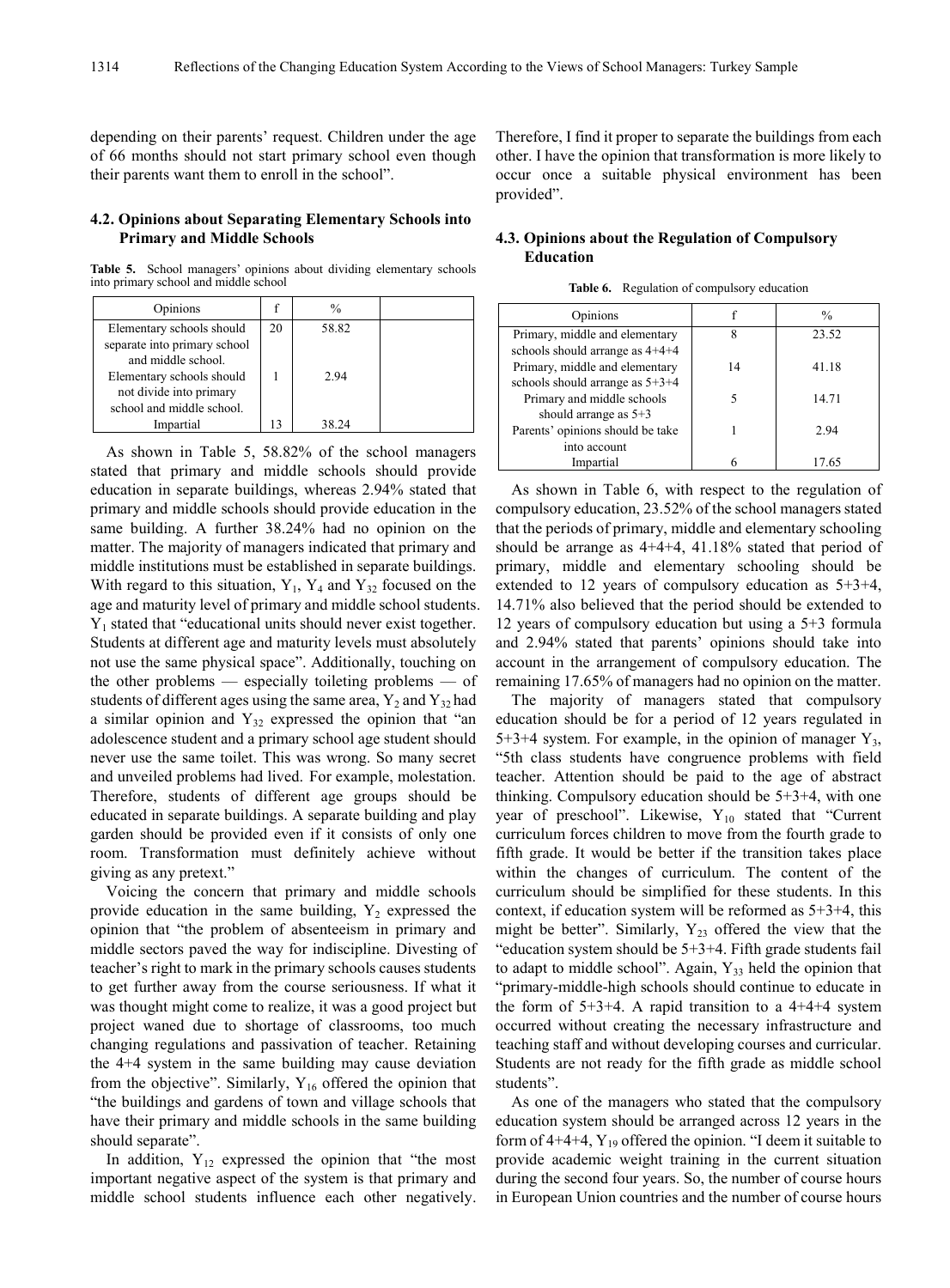in Turkey has evened out in this way. Turkey lost one year before. It seems to me that rumours in the press do not reflect the realities. Now system works well." In a similar manner,  $Y_{24}$  stated that the "transition to the 4+4+4 education system is a correct change in respect of the way it will affect the children. The transition should not be a fully gradual process but all institutions should simultaneously make the transition from  $5+3$  to  $4+4+4$ ".

In contrast, some managers expressed the view that compulsory education should be arranged as 5+3 - 8 rather than 12 years-and that 8 years of compulsory primary education must continue. Focusing on the emergent problems,  $Y_{30}$  stated that "the student has been difficult to follow after 8th grade since a graduation certificate was not conferred on him/her and an additional burden is placed on following absent students enrolled in an upper school". Stressing that 12-year compulsory primary education is not appropriate for all students and that vocational education should start at the school,  $Y_{15}$  held the opinion that "12-year" compulsory primary education is not suitable for all individuals (inclusive education, those with specific learning disability, etc.). I approve an 8-year compulsory phase. Middle schools should not be limited to only İmam Hatip elementary schools. Other middle schools should be considered to open for vocational training". Similarly, regarding this situation,  $Y_{17}$  articulated the view that the "period of compulsory education should be 8 years given our country's education system and level and I am of the opinion that it will be appropriate to transition to 12-year education once the necessary infrastructure is in place".

Suggesting that the arrangements for compulsory education should be optional,  $Y_{17}$  expressed a different opinion about the benefits that "an optional or a more flexible implementation could bring. The system needs to be adopted by teachers, in particular primary schools teachers, since they received their education in another system". In a similar way, the manager suggested that compulsory education should be abolished.  $Y_{27}$  offered the view that middle education institutions should be optional rather than compulsory. Those who want to study have already attended school. There is no sense in keeping a student who does not want to study after the age of 18. These children are also disrupting the school order. The abolition of compulsory education would be positive. All should be free to go to school where they want". However, stating that, "I do not approve size criterion regarding building separation" and that the logic behind building separation should be that of planning,  $Y_{31}$  did not support the criterion for separating the building.

#### **4.4. Opinions about Gradual Transition to Compulsory Education**

As shown in Table 7, regarding the gradual transition to compulsory education, 14.71% of school managers deem it suitable and 20.59% do not deem it suitable. The majority,

64.70%, stated that they were impartial. According to law, middle school' students who are with primary school' students in the same buildings or place, they make transition to the separate buildings or place gradually. In this context, some managers stated that many problems arose since those who receive education at the 5th, 6th, 7th and 8th grades of primary education institutions at the publication date of law have completed their educations in these institutions.

**Table 7.** Gradual transition to compulsory education

| Opinions                                                   |    | $\frac{0}{0}$ |
|------------------------------------------------------------|----|---------------|
| Gradual transition to compulsory                           |    | 14.71         |
| education is suitable.<br>Gradual transition to compulsory |    | 20.59         |
| education is not suitable.                                 |    |               |
| Impartial                                                  | າາ | 64 70         |

Regarding this situation, Y-coded managers opined that "staying students attending 5th, 6th, 7th and 8th classes with the primary students in the same schools and make transition gradually to the separate middle schools, leads to many problems. Suddenly more field teachers need arose. Teachers working in these schools have transferred to other schools to become the norm as soon as possible. Assignment teachers who are not in the school's staff, are appointed to these schools. Teachers not having any sense of belonging could not be beneficial to these schools. An implementation has caused thousands of problems".

Similarly, implementing the transition at a specific time was favoured by some managers and  $Y_8$  and  $Y_{24}$ , respectively, stated that the "transition should be all together, not gradual" and the "transition process should not be completely gradual but it should take place in all institutions at the same time". Stressing that a transformation can happens without preparing the necessary infrastructure,  $Y_{12}$ expressed the view that "I am of the opinion that it would be appropriate to occur a complete transformation after an appropriate physical environment for the education has been provided". Assessing this situation in terms of students,  $Y_{31}$ offered the opinion, "I think that students exposed to gradual transition had suffered from it". Despite these views,  $Y_3$ ,  $Y3_2$ ,  $Y_{25}$ ,  $Y_{20}$  and  $Y_{11}$  stated that they believed a gradual transition to be more appropriate.

#### **4.5. Opinions about the Diversification of Middle Schools so as to Appeal to Different Area of Occupation**

Regarding their preference between a four-year compulsory and other programmes in middle schools (consisting of middle schools and Muslim religious sect leader and pulpit preacher middle schools), some managers emphasized the necessity for diversification in a way that would appeal to different professional fields. With respect to this issue,  $Y_1$  presented the opinion that "middle schools, together with Muslim religious sect leader and pulpit preacher middle schools, should open as vocational high schools. We deceive ourselves into providing vocational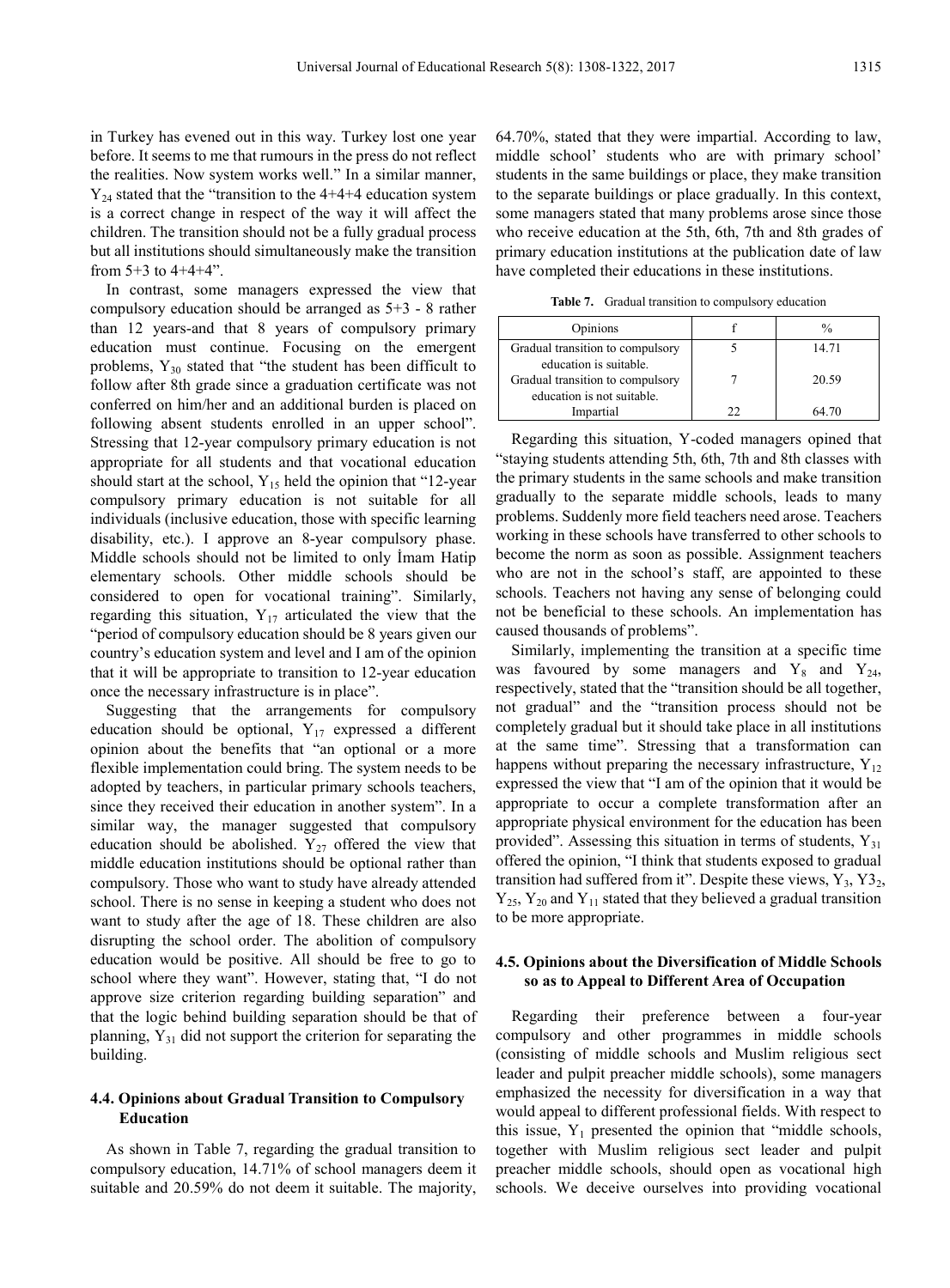education for adults aged 16–17 at the high school II class. The apprenticeship system has collapsed completely". In the same way,  $Y_3$  expressed the view that "Muslim religious sect leader and pulpit preacher middle schools should be subject to vocational high schools".

Emphasizing the importance the orientation of the classroom teacher,  $Y_8$  expressed the opinion that "the classroom teacher should act as a guided and his/her decisions should be binding and that this should be the case for middle levels of all high schools. If a student succeeds in numeric fields at primary school, s/he should be directed to middle schools that focus on Science High Schools and Anatolian High Schools. Once again, if a student is good at manipulative skills in primary school, he should be directed to the middle of vocational high schools. Likewise if a student succeeds in courses of music and visual arts at primary school, he should be directed to the middle of Fine Arts High Schools". Similarly,  $Y_{15}$  held the opinion that "middle schools must not be confined to Muslim religious sect leader and pulpit preacher middle schools. The opening of other middle schools for vocational training should be considered".  $Y_{31}$  supported this by asking the question "Is there any middle school enabling students to choose between different programmes apart from Muslim religious sect leader and pulpit preacher schools? They are not intended for branching out".

#### **4.6. Opinions about Teaching Elective Courses at Middle Schools and Muslim Religious Sect Leader and Pulpit Preacher Middle Schools**

Some of the managers involved in the study have emphasised that the number of hours of elective courses are greater than expected. Related to this,  $Y_{29}$  stated that the "hours of elective courses should be reduced".  $Y_{21}$  agreed, expressing the opinion that "hours of elective courses should be decreased by taking account of schools, teachers and environmental conditions". Placing emphasis on the number of elective courses,  $Y_{18}$  also offered the opinion that the "number of elective courses should be, at most, one (for every class)". Focusing on a reduction in the number of elective courses,  $Y_{14}$  stated that "elective courses should be rescheduled and the pool of elective courses should be narrowed".

Similarly, in stating that the hours for these courses should be reduced or even removed,  $Y_4$  stated the opinion that the "hours of elective courses should be reduced and that, ideally, weekly course hours should not exceed 30 in middle schools. There is no its contribution to education. Study time which is seperate from the school time, need to open in place of them by removing. It can considered that 'study time' may be also in the primary schools".  $Y_7$  and  $Y_{16}$  also voiced their opinions about the elimination of elective courses. Additionally,  $Y_{16}$  articulated a view in favour of "study time" that "elective courses can open under the name of "study time" by eliminating from the practice".

Focusing on the criteria for selecting elective courses,  $Y_{23}$ stated that "courses are selected without considering the characteristics of the schools, adequate facilities and teacher situations". Stressing that friend preference mainly comes to the forefront in course selection,  $Y_{22}$  voiced the opinion that "problems arise due to numerous course selections regarding elective courses. Problems such as classroom seeking, equipment supply and lack of textbooks may arise. More importantly, students' choice of friend has become important rather than their abilities". In addition,  $Y_{24}$  stated that "confusion in the elective courses should be avoided. Elective courses should be selected according to the parents and environmental conditions. Courses should be organised by teachers" and emphasised that teachers should receive education related to their areas of specialisation in order to increase the efficiency of elective courses. Furthermore, touching on the challenges that elective courses pose and stressing that efficiency decreased because of course selection based on parents' request,  $Y_{30}$  stated that the "selection of elective course and teacher tasking place a heavy burden. It is particularly difficult to ensure students' regular attendance at school. What's more, student's performance and success are low since groups in the elective courses are created by parents' request rather student's abilities".

In addition, it was noted that different managers addressed the problems of not improving the efficiency of elective courses.  $Y_{32}$  addressed the problems of not marking the elective selectives and stated the view that the "courses of Quran and Life of Our Prophet and the science of religion should gather under a single roof and should be taught as a whole, including two hours each year as a course of eight hours. It should be assessed with a mark whichever student selects the course. This mark should be reflefted in the grade point average (GPA)".

Tackling an issue of teachers and textbooks in teaching the elective courses,  $Y_{33}$ -coded manager voiced the opinion that the "absence of textbooks for many courses selected in the middle schools caused problems. Furthermore, first not assessing of the elective courses with a mark and then assessing them with mark created complete chaos. The teaching staff of the school should also be considered. He/she complained that there was no teacher who would teach the course selected by the student. Therefore, the student frequently had to change his opinion about selecting an elective course".

Some managers stated their opinions that some courses are removed from the list of elective courses and made obligatory.  $Y_5$  stated the opinion that some elective courses should be compulsory (for example Quran, the Prophet's life, Basic Religious Knowledge)". On the other hand,  $Y_{34}$  stated that "elective courses of six hours should be reduced to two or three hours and several courses, such as the Prophet's life, the Quran, Basic Religious Knowledge and Intelligent Games, should rank among compulsory ones".

The school managers' views of the difficulties associated with elective courses are shown in Figure 1.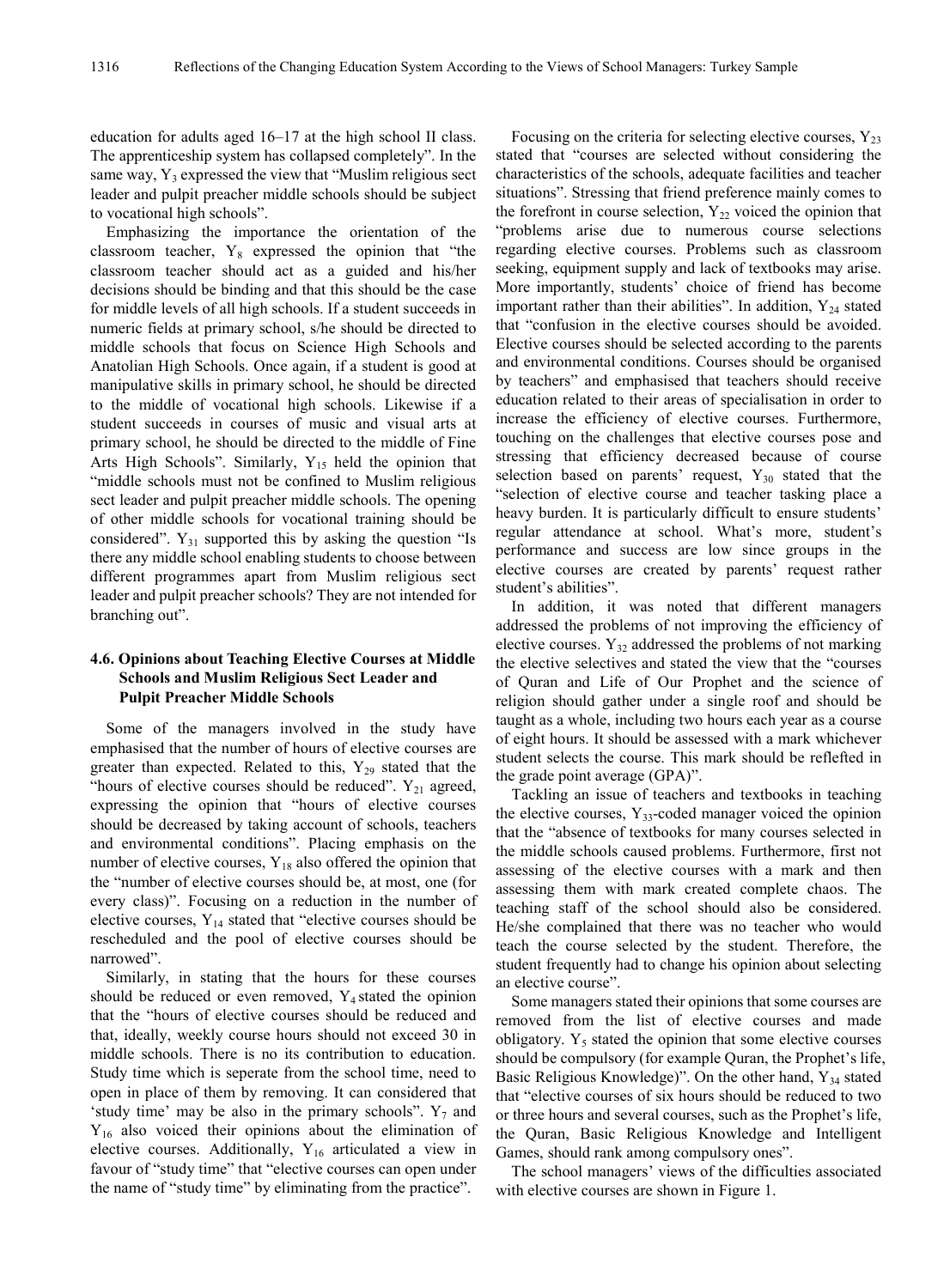

**Figure 2.** School managers' recommendations about elective courses

The recommendations of school managers about elective courses are shown in Figure 2.

#### **4.7. Opinions about Higher Education and University Education Entrance and Placement**

The managers expressed different opinions about considerations of the high school grade point average of candidates in the calculation of higher education placement scores.  $Y_1$  expressed the opinion that "in fact, the equality which the high school grade point average desires to achieve is upset. Schools cannot judge students equally. In particular, private schools have given their students high grades. The school success grade not the diploma grade should be considered in the transition to a university". Similarly,  $Y_{26}$ also stated that the high school grade point average does not ensure equality of opportunity, and expressed the opinion, "I think the high school completion score is not an objective criterion for university placement because I am not of the opinion that the exam system is equal in each school. A good student may be ranked in the middle in an extremely difficult exam in school A. This student might even become the highest ranked in an exam that was taken in school B. This assessment will lead to unjust scoring. Exams taken by high schools are not centralized. If the score for the university

entrance exam is valid, this would be fairer in terms of placement".

In the same way,  $Y_3$  also highlighted the necessity of the school success point in the calculation and stated that the "schools' success points should be considered. Advantages should be provided to teacher training schools and vocational schools in their own fields". Likewise,  $Y_{31}$  stressed the necessity of considering the low school points of vocational technical schools, and also a further factor whereby getting into private university with low points impairs equality of opportunity. The same respondent expressed the opinion that "when we read between the lines in higher education entrance and placement, the state has directed students with low scores to private universities through rules such as 50% of scholarship to the private sector. The low school points of vocational and technical schools should be addressed".

Supporting similar views and also highlighting the necessity of overlapping middle school subjects and higher education entrance exam subjects,  $Y_{25}$  noted that the "middle" school curriculum and the higher education entrance examination' and university entrance examination' subject and questions should overlap in order to ensure equality of opportunity. School points should be given to students in parallel with the type and quality of school where they are received their education. School performance, as well as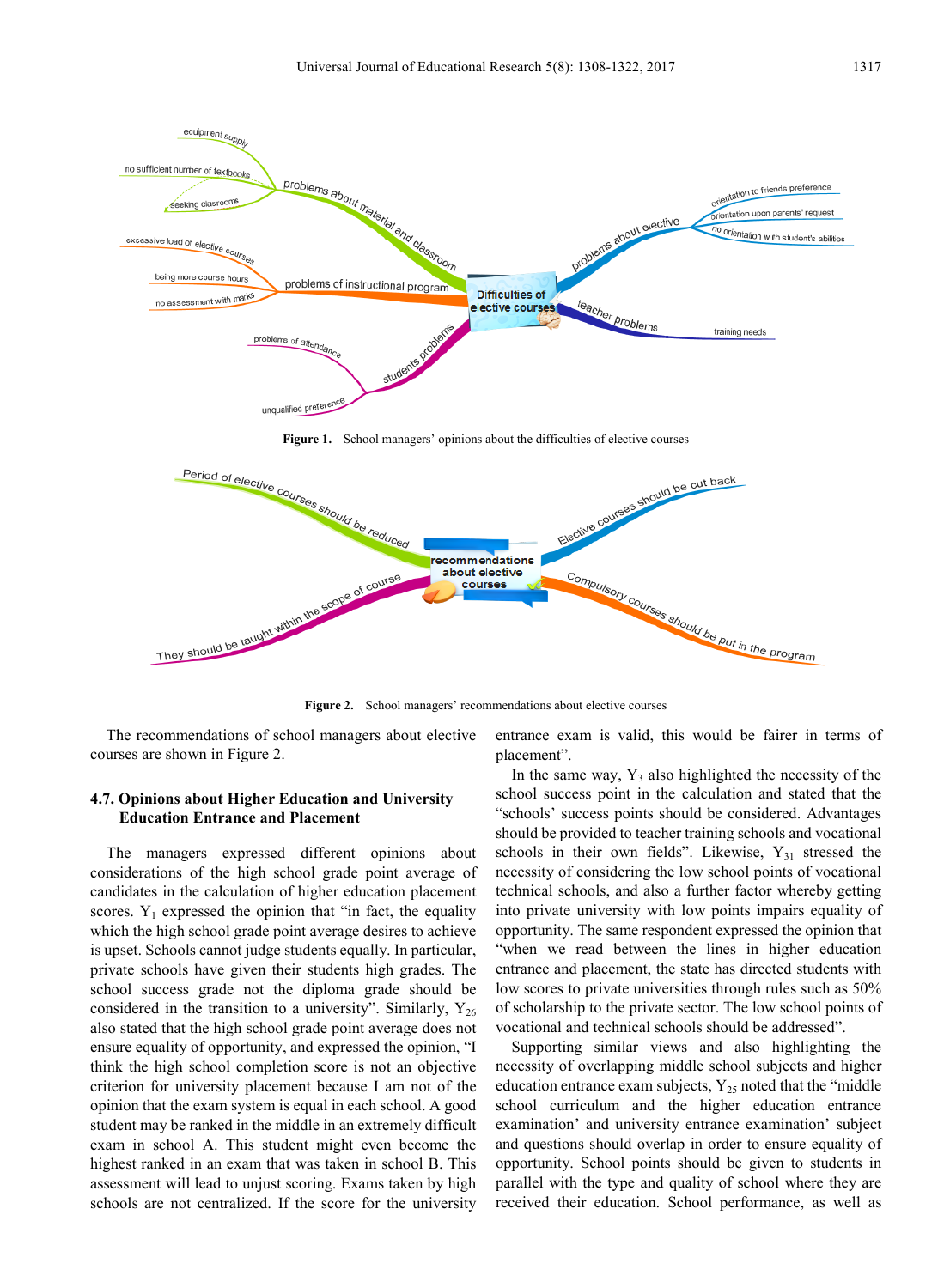individual success, should be considered. Students who graduated from vocational high schools should be directed to graduate schools in line with the requirements and demands of the private sector. Graduate students should be employed". Furthermore,  $Y_{32}$  expressed the view that an approach similar to the transition from primary to middle education should be implemented. Students becoming national who are country representatives in international competitions in the sports are nice but not enough to place higher education. Additional point should be given to students who are certified and who participate in competitions even though they do not achieve national status. Additional point can be given to them in order to enter higher education institutions related to their field. The difficulties that school managers stated about higher education entrance and placement are shown in Figure 3.

#### **4.8. Opinions about the Fatih (Movement of Enhancing Opportunities and Improving Technology) Project**

Some of the managers stated that this project has not yet reached their own schools, and its duration appears to be lengthy. For example,  $Y_{32}$  stated that the "period of 15 years" had been a very long time but could be reasonable. A lot of money has been spent on the project. In other words, a numerical standard should be laid down when considering the amount of money". Similarly,  $Y_{23}$  stated, "I think the Fatih project is progressing very slowly. It has not reached us yet". Although some managers voiced negative views about tablet computers, they expressed positive opinions about interactive whiteboards. As  $Y_7$  noted, "the tablet is unnecessary but interactive whiteboards are extremely helpful",  $Y_1$  voiced the opinion that "Fatih is a stillborn project. Smart boards are only put into high schools. Its stages in middle school are still incomplete, however. It has never begun to install in vocational schools. The integration of the technology into the course content is still insufficient. Tablets are not associated with the smart boards".

As one who supports the view that the project has reached the high schools but has not reached middle schools,  $Y_{13}$ presented the opinion that the "Fatih project has been established in all of the high schools in our district. It is planned to put it into the primary and middle schools. This, in turn, will be put into student services. Its advantages and disadvantages can be discussed in any case". In contrast,  $Y_{21}$ noted a benefit of the project: "the Fatih project is encouraging underprivileged students and parents to use contemporary communication instruments". The problems that school managers noted about the Fatih project are shown in Figure 4.



**Figure 3.** School managers' opinions about difficulties of higher education entrance and placement



**Figure 4.** School managers' opinions about the problems of Fatih project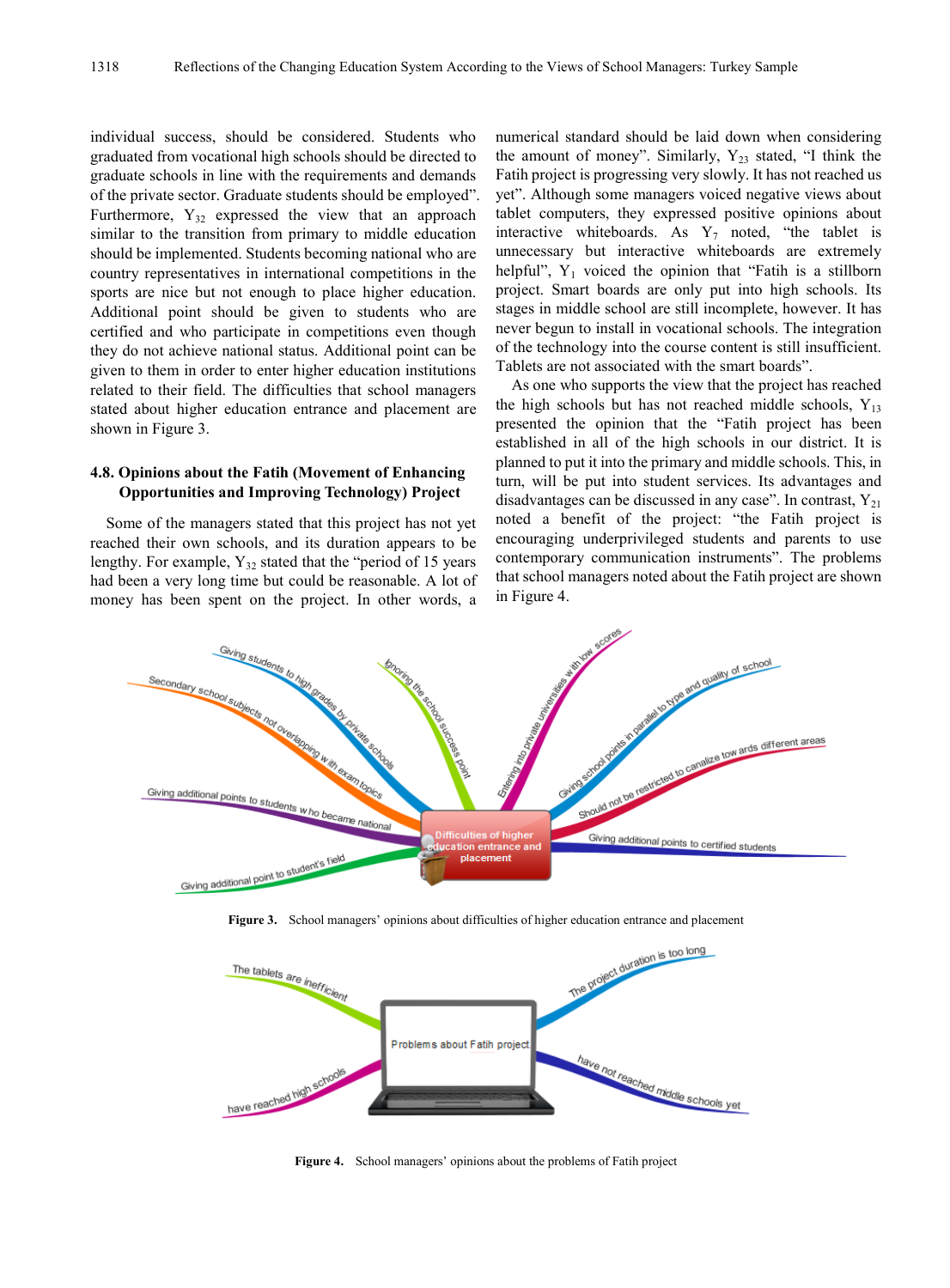# **5. Discussion and Conclusions**

The first issue that school managers considered in terms of the 4+4+4 education system was that encountered in question of the starting age for primary school. The majority of the participants stated that they disapproved of the primary school starting age and believed that the primary school should start at the age of 72 months and above. The reason why they think in this manner is that levels of students' physical, mental, emotional and psychological development vary according to socio-economic level and that difficulties been have experienced in implementation. They also stated that preschool education would be more effective for children below this age and that children of this age and above have achieved more qualified success. Dogan et al. [12] have supported these views by emphasising that one of the most highlighted negative effects of the 4+4+4 education system on students is the reduction in the primary school starting age to the 60–66 month range. They noted that students of different age groups were educated in the same classrooms, that students in this group had compliance problems in the first grade, and that parents of younger students were always at school. Similarly Kandemir et al. [19] suggested that starting the first grade at the early age led to lack of self-confidence and failure in children, that students did not have self-care skills, that the age difference was a problem for older children, and the challenges of early age in the first grade, compelled the teacher. Mercan-Uzun and Alat [22] stated that there were students between 60 and 66 months of age in their classroom when generally analysed distribution of students of participants who expressed that they encountered with experience problems. Because they have been educated for seven to eleven years age children when they in universities. They assessed the basic cause of the problem as the attention span of students and the difficulty in concentrating.

The second issue addressed by the school managers was the division of elementary education into primary and middle school buildings. The majority of managers reached a consensus about separating primary and middle school buildings from each other. It was expressed that use of the same building and garden areas by students of different age groups led to problems such as using the same toilet, harassment, and negative influence that primary and middle school students had on each other. Memisoglu and Ismetoglu [21] have supported these views, indicating that problems arise such as different rush hours, transportation issues, and being unable to carry through the managers' responsibility to manage both institutions.

The third issue that school managers addressed was the regulation of compulsory education. The majority of participants preferred the older system, namely, the 5+3+4 system rather than the 4+4+4 education system. Some of their stated reasons were, for example, the problems that field teachers who are the teachers of several subjects, for example Mathematics, Science, Linguistic, English, etc.,

experienced with fifth grade students, (1) non-adaptation of fifth grade students to middle school, (2) finding the curriculum difficult for these students, (3) the rapid transition to a system without preparing the necessary infrastructure and syllabus and without creating teaching staff and specifying courses, (4) the difficulty in following up 8th grade students because a graduation certificate was not conferred on them, (5) the necessity to start vocational education in the middle school, (6) the impossibility of compulsory primary education for those who receive inclusive education and those with specific learning disability, (7) the lack of suitability at country level, the infrastructure needed for compulsory education and (8) the persistent occurrence of students who disrupt the school order.

A study by Bahtiyar-Karadeniz [2] revealed that 62.8% of participants did not support the system. Nevertheless, Dogan et al. [12] inferred that the 4+4+4 education system provided positive opportunities for a variety of reasons. These included students being taught within their own age groups, students being given the opportunity to choose middle school based on their ability, and enhancing the quality of institutions due to competition in the transition to middle school since school choice are made during the transition to middle school. The fact that the majority of managers uphold the old system may also result from an inability to adapt to change. Argon and Ozcelik [1] stated that according to the teachers' views, school managers have only moderate qualifications for determining the need for change in schools, preparing the school for a period of change, and implementing and assessing change in the school. However, the vast majority of managers involved in the study have between 16 and 20 years of service or 26 years and above. In this regard, it can be said that there are elderly managers. As stated by Hamedoglu and Ozden [16], as managers grow older, and when they are considered to have a classical and authoritarian approach, it is understandable that they are not open to system modification.

The fourth issue that these school managers addressed was the gradual transition to compulsory education. The majority of the managers did not perceive a gradual transition to be appropriate. When the law was published it stated that aggrieved students at all levels due to all reasons such as staying students attending 5th, 6th, 7th and 8th classes at their schools, becoming some teachers vacant, leaving vacant teachers' class by asking for their appointment and appointing assignment or substitute teachers in the place of them brought about a set of problems. Similarly Ors et al. [24] inferred that two different levels of students receiving education in the same building would lead to conflict between the managers, and the workload of a single manager who manages the two levels has doubled and this is contrary to educational psychology and the 4+4+4 education system.

The fifth issue that the school managers tackled was the necessity for the diversification of middle schools in a way that would appeal to different professional fields. The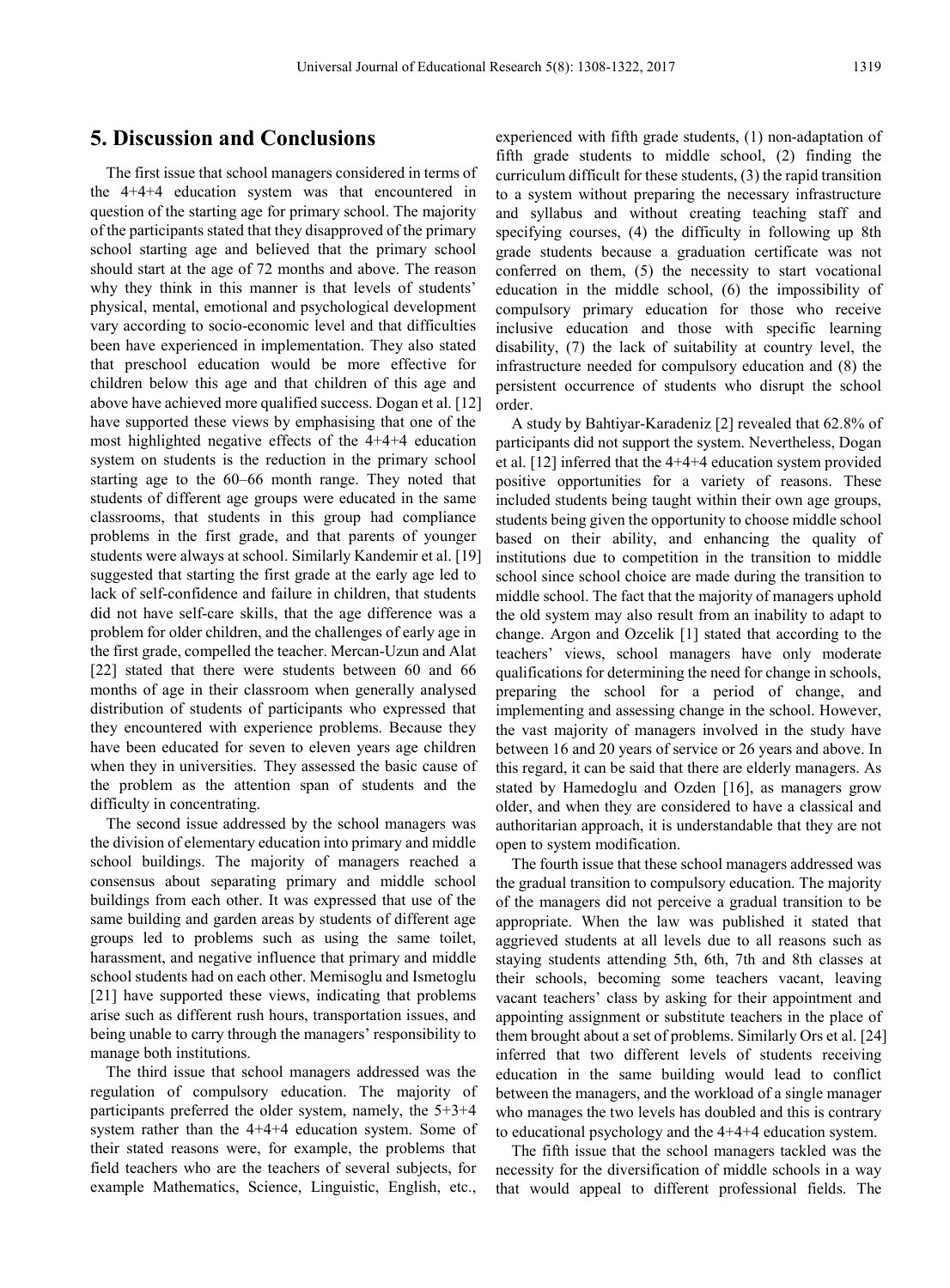managers' opinions included opening middle schools together with Muslim religious sect leader and pulpit preacher middle school in vocational high schools, high school ages being tardy for vocational training and in this context, the need for vocational guidance by classroom teachers in primary schools and vocational training should start from the middle school ages.

The sixth issue that school managers addressed was related to teaching elective courses. They raised problems such as (1) greater numbers of hours for elective courses and greater diversity in lessons, (2) ignoring the characteristics of schools, equipment, qualifications and the situation of teachers related to the field, (3) the lack of related textbooks, failing to assess with marks and students choosing what they considered to be easy courses as a way of achieving a high mark. In this context, they have provided suggestions about planning weekly course hours, not exceeding 30 hours in middle schools and the reduction of course hours by combining some elective courses that are considered to be within the same field. As indicated in Memisoglu and Ismetoglu's (2013) research, the participants expressed that elective courses emphasized the difficulty of choosing a curriculum in elective courses, especially in non-group elective courses. Only students who took elective courses at the 5th Grade had problems in schools with transported education because they were longer than the exit time. Besides that in the findings of Cerit and et al.'s (2014) research, the school managers pointed out that the elective courses were excessive and not efficient enough.

The seventh issue that school managers considered was the entrance to higher education. They discussed the concern that the high school grade point average causes inequality, that the school success grade (as well as the diploma grade) should be considered in the transition to a university, that low-scoring students can enter into private schools through half and half scholarships and that this leads to unfair competition, that school subjects do not overlap with higher education examinations, that those who graduate from vocational high schools should be directed to graduate schools in line with the requirements and demands of the private sector, and, finally, that all registered students should participate in competitions

The final issue that the school managers addressed was Fatih project. They articulated their views that the project duration was lengthy, no standards had been set, and the project is progressing very slowly. They also stated their negative views about tablet computers and expressed positive opinions about interactive whiteboards in the schools. Furthermore, they stated that the project allows underprivileged students to utilize contemporary communication tools, and that the project has reached high schools but not middle schools in same region. As indicated in Ciftci, Taskaya and Alemdar's research (2013) participants' the biggest concern (69%) of the process of applying the project was to tablet computers. Also they were worried about the reasons such as the use of tablet computers, breakdown, etc.

# **6. Recommendations**

The following recommendations are based on the findings of this study:

(1) Children at and under 66 months of age should not be accepted for first grade, (2) children's development level and school maturity in all fields should be considered at and before 72 months, (3) primary and middle schools should be placed in separate buildings, (4) adaptation problems to middle school should be minimized by introducing adaptation studies for 5th grade students, (5) in-service training is organized for lower field teachers up to 5th grade level and participation should be encouraged, (6) studies are undertaken into the issue of starting vocational orientation in middle school, (7) overall weekly course hours and elective course hours are reduced, the pool of elective course is narrowed, and elective courses are introduced according to the interests and needs of students, (8) vocational guidance in higher education entrance is regulated in accordance with the student's individual characteristics, school success points are added to placement scores. Constructive arrangements are made to receiving feedback on the Fatih project, (9) the quality and quantity of in-service training activities are improved so as to integrate tablets within education.

## **Note**

\*The abstract of this paper was presented at 8th World Conference on Educational Sciences (WCES-16), in Madrid on February, 04-06, 2016.

## **REFERENCES**

- [1] Argon, T., Ozcelik, N. (2008). The primary school administrators' competencies within the framework of administrating change. Journal of Mehmet Akif Ersoy Educational Faculty, 8(16), 70–89.
- [2] Aykac, N. Kabaran, H. Atar, E. Bilgin, H. (2014). An evaluation of the teachers' opinions about the problems 1st grade students encountered as a result of 4+4+4 application (The province of Mugla sample). Turkish Studies International Periodical For The Languages, Literature and History of Turkish or Turkic, 9(2), 335-348.
- [3] Bahtiyar-Karadeniz, C. (2012). Opinions of teachers towards 4+4+4 compulsory education system. Education Science Society Journal, 10(40), 34–53.
- [4] Banathy, B. H. (1994). Designing education system. creating our future in a changing world. Reiguluth c m, Garfinkle r j eds. systemic change in education. Education technology publications, inc., Englewood cliffs, New Jersey.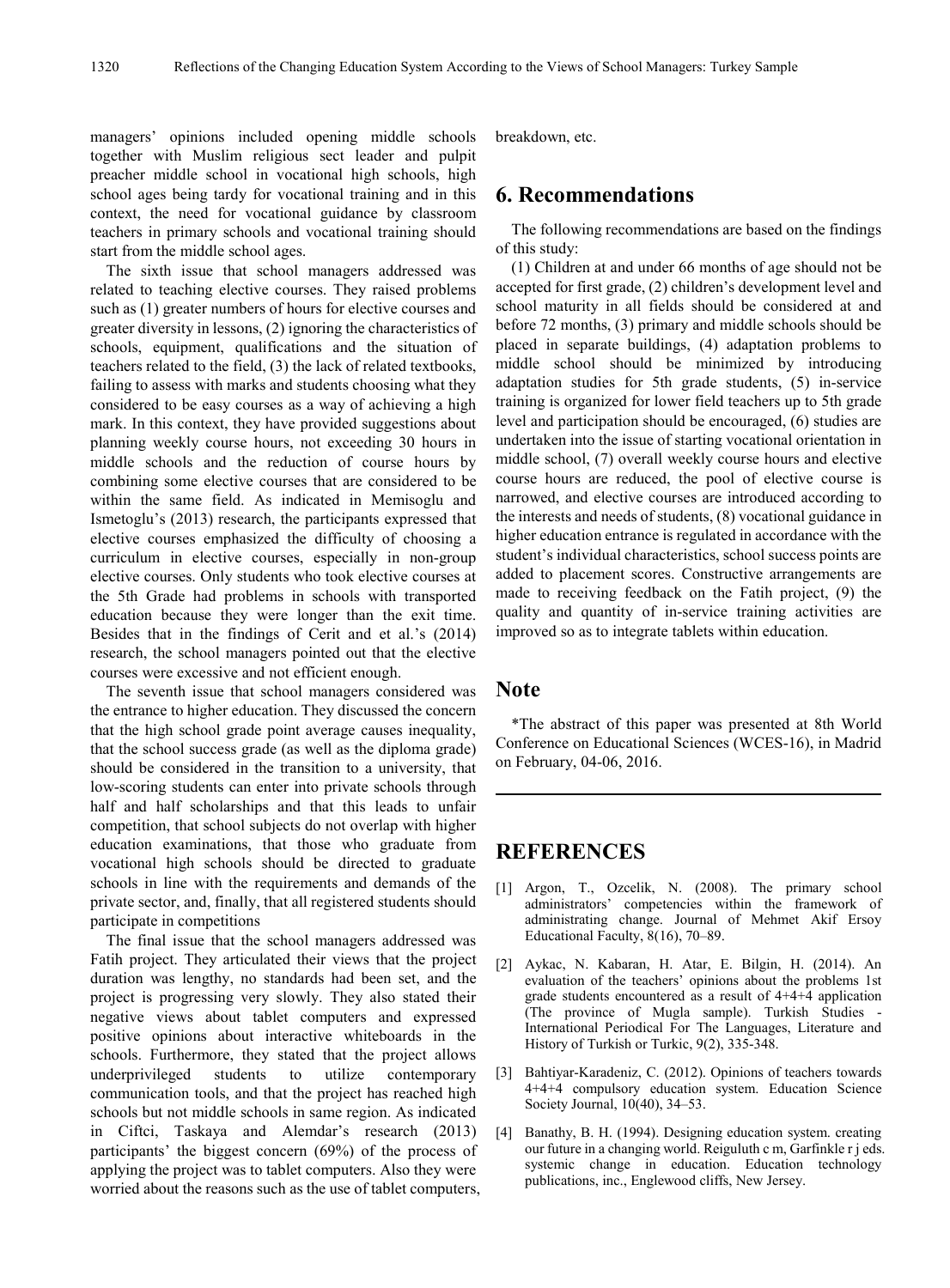- [5] Calıskan-Maya, I. (2006). A comparative analysis of the educational statistics of Turkey and EU countries in the EU accession process. Journal of Turkish Educational Sciences, 4(4), 375–379.
- [6] Calp, S., Calp, M.  $(2015)$ , 4+4+4 education system with perspective of field and primary teachers. Turkish Studies. International Periodical for the Languages, Literature and History of Turkish or Turkic, 10(11), 383-406
- [7] Cerit, Y. Akgün, N. Yıldız, K. Soysal, M. R. (2014). Educational sciences research problems and solutions for the processing of the application of the new schooling system  $(4+4+4)$  (City of Bolu Sample). Journal of Educational Sciences Research International E-Journal, 4(1), 59-82.
- [8] Choi, A., Jerrim, J. (2015). The use (and misuse) of pisa in guiding policy reform: the case of Spain. document de traball de i'ieb 2015/6. Institut d'economia de Barcelona. From http://ssrn.com/abstract=2580141. Accessed 18 June 2016.
- [9] Christensen, C., Horn, M. B., Johnson, C. W. (2008). Disrupting class: how disruptive innovation will change the way the world learns. Mc Graw Hill, Colombus, OH, US.
- [10] Ciftci, S. Taskaya, S. M., Alemdar, M. (2013). The opinions of classroom teachers about Fatih Project. Elementary Education Online, 12(1), 227-240.
- [11] Comertler, N., Kar, M. (2007). Economic and social determinants of the crime rate in Turkey: Cross-section analysis. Ankara Üniversity SBF Journal, 62(2), 1–17.
- [12] Creswell, J. W. (2016). Qualitative Research Design: Qualitative research and research design based on five approaches, translator eds. M. Butun ve S. B. Demir. Ankara: Siyasal Publishing.
- [13] De Wit, H. (2000). The Sorbonne and Bologna declarations on European higher education. International Higher Education. 18, 8-9.
- [14] Demir, S. B. (2013). Evaluation of the new education system by social studies teachers. Educational Research and Reviews, 8(17), 1525-1532.
- [15] Demir, S. B., Dogan, S., Pinar, M. A. (2013). Reflections of the new 4+4+4 education system: Evaluation of the educational process in the fifth grades according to the field teachers' opinions*.* International Periodical for the Languages, Literature and History of Turkish and Turkic, 8(9), 1081– 1098.
- [16] Dogan, S., Ugurlu, C. T., Demir, A. (2014). Analysis of the "4+4+4" education system's positive and negative effects on the school partners according to the opinions of administrator. Gaziantep University Journal of Social Sciences, 13(1), 115– 138.
- [17] Emrick, B. (2015). Forecasted changes in France's education system. prospect. Journal of international affairs at ucsd. From < https://prospectjournal.org/2015/06/10/forecasted-changesin-frances-education-system/>. Accessed 18 June 2016.
- [18] Epcacan, C. (2014). Opinions of primary and middle school teachers and administrators on the  $4 +4 +4$  education system (Siirt sample). Journal of Social Sciences EKEV Academia, 18(58), 505-522.
- [19] Epcacan, C. (2015). Elementary and middle school teachers' thoughts regarding the 4+4+4 education system by some

variables. International Periodical for the Languages, Literature and History of Turkish or Turkic, 10(3), 387–408.

- [20] EURYDICE (2014). Finland: Reforms in school education <https://webgate.ec.europa.eu/fpfis/mwikis/eurydice/index.ph p/Finland:Reforms\_in\_School\_Education>. Accessed 19 June 2016.
- [21] Guven, İ. (2012). The 4+4+4 School Reform Bill and the Fatih Project: Is It a Reform? Elementary Education Online, 11(3), 556-577.
- [22] Hamedoglu, M. A., Ozden, E. (2015). Today's school manager's management comprehension examined in pilot of management theories. Sakarya University Journal of Education, 5(3), 7–26.
- [23] Hershock, P. D., Mason, M., Hawkins, J. N. (2007). Changing education, leadership, innovation and development in a globalizing asia pacific. Springer publishing, Netherlands.
- [24] Jakubowski, M., Patrinos, H. A., Porta, E. E., Wisniewski, J. (2010). The impact of the 1999 education reform in poland. The World Bank human development network education team policy research working paper 5263. From https://openknowledge.worldbank.org/ =1bitstream/handle/10986/3749/wps5263.pdf?sequence=1 Accessed 18 June 2016.
- [25] Kandemir, E. M., Sara, P., Akay, Y., Zemin, S. (2013). The opinions of 1st grade teachers and parents as to 12 year compulsory education. Turkish International Journal of Special Education and Guidance & Counseling, 2(2), 1-17.
- [26] MEB. (2013). *National Education Statistics Formal Education 2012–2013*. Ankara: T.C. Ministry of National Education Presidency of Strategy Development Official Statistics Programme Publication. ISSN: 1300-0993.
- [27] Memisoglu, S. P., Ismetoglu, M. (2013). The school administrators' conceptions concerning the system of 4+4+4 in compulsory education. Journal of Research in Education and Teaching, 2(2), 14–25.
- [28] Mercan-Uzun, E., Alat, K. (2014). First grade teachers' opinions about the implementation of 4+4+4 education system and school readiness of students. Journal of Abant Izzet Baysal Education Faculty, 14(2), 15–44.
- [29] MEXT. (2004). Reform of compulsory education. <http://www.mext.go.jp/english/elsec/1303526.htm>. Accessed 19 June 2016.
- [30] Ministry of National Education. (2017). <http://fatihprojesi.meb.gov.tr/proje-hakkinda/> Accessed 23 May 2017.
- [31] Ors, C., Erdogan, H., Kipici, K. (2013). The intermittent compulsory education system for 12 years from the viewpoint of administrators: The case of Igdir. Igdir University Journal of Social Sciences, 4(October), 131–154.
- [32] Ozenc, E. G., Ozcan, Z. E., Guclu, F. ,Guney, E. K. (2016). Reflection of the 4+4+4 Education system on the fifth grade students: Teacher opinions. Elementary Education Online, 15(2), 560-580.
- [33] Pamuk, S. Çakir, R. Ergun, M. Yilmaz, H. B., Ayas, C. (2013). Teacher and student point of view tablet pc and interactive board use: FATIH project evaluation. Educational Sciences: Theory & Practice, 13(3), 1799-1822.